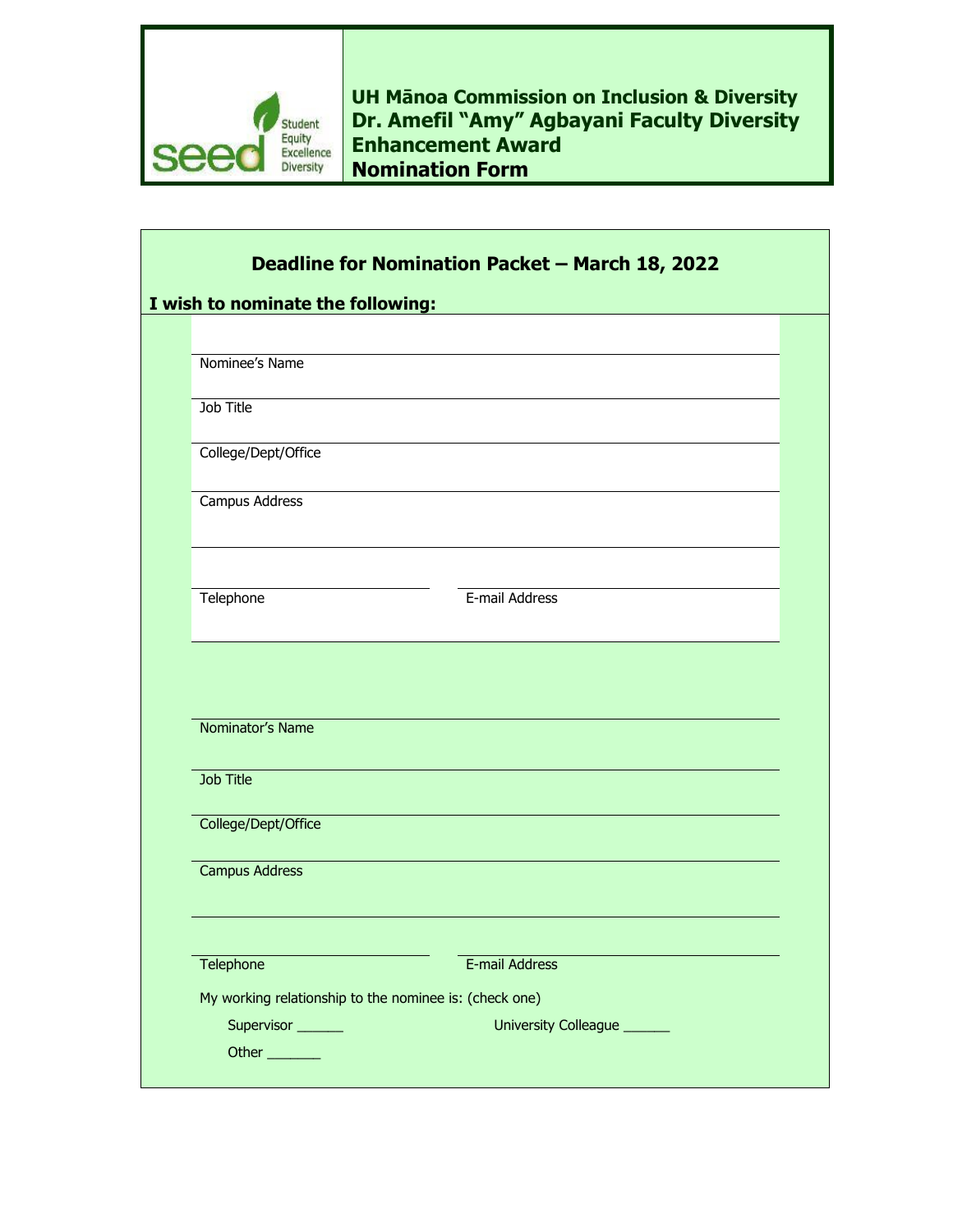

**UH Mānoa Commission on Inclusion & Diversity Dr. Amefil "Amy" Agbayani Faculty Diversity Enhancement Award Nomination Form**

# **2022 Nomination Information**

## **Completed Nomination Packets must be received by March 18, 2022**

The Mānoa Commission on Inclusion and Diversity is pleased to announce the annual Dr. Amefil "Amy" Agbayani Faculty Diversity Enhancement Award. This annual award program recognizes faculty that have demonstrated a significant commitment to enhancing diversity at the University of Hawai`i at Mānoa campus.

## **Eligibility**

Award nominees can be faculty that have implemented policies, procedures, and/or programs to enhance diversity on the basis of color, ethnicity, race, creed, religion, sexual orientation, gender identity, immigration status, or social background.

#### **Criteria**

The nominated faculty member must have demonstrated a significant commitment to enhancing diversity through one or more of the following:

- Accomplishments, leadership, and service in support of diversity enhancement that have made an impact of the university community
- Achievement in creating a supportive environment that honors and supports diversity and has made an impact on the university community
- Achievement in recruiting and retaining diverse groups to faculty, staff and administrative positions and its impact on the university community
- Achievement in recruiting, retaining, and graduating diverse groups of students and its impact on the university community

#### **Nomination Process**

The nomination packet, including the nomination form, may not exceed four pages, and must demonstrate the nominee's significant commitment to enhancing diversity through one of the criteria identified above. The nomination packet should include the following:

- The one-page nomination form.
- A statement citing evidence of specific accomplishments and services of the nominee (3 page maximum). The statement may be written by the nominator or nominee.
- No more than 3 letters of support that represent the diverse group of customers/colleagues who have personal knowledge of and who have benefitted from the nominee's services.

#### **Award**

One award-winning faculty member will receive a \$1,500 award for virtual conference fees (nontravel), professional development, or educational materials of up to \$1,500, and will be recognized at the President's Award Ceremony May 2, 2022.

# **FOR MORE INFORMATION**

Visit the website at<http://www.hawaii.edu/diversity/> Contact: Kenny Lopez at 956-0471 or kennylop@hawaii.edu

# **ELECTRONIC SUBMISSION**

Nominations are requested via electronic submission- as an attachment to [seed@hawaii.edu.](mailto:seed@hawaii.edu) Designate "Dr. Amefil Agbayani Faculty Diversity Enhancement Award" in the Subject Line of email. The attachment must be either a Microsoft Word document or a .pdf file.